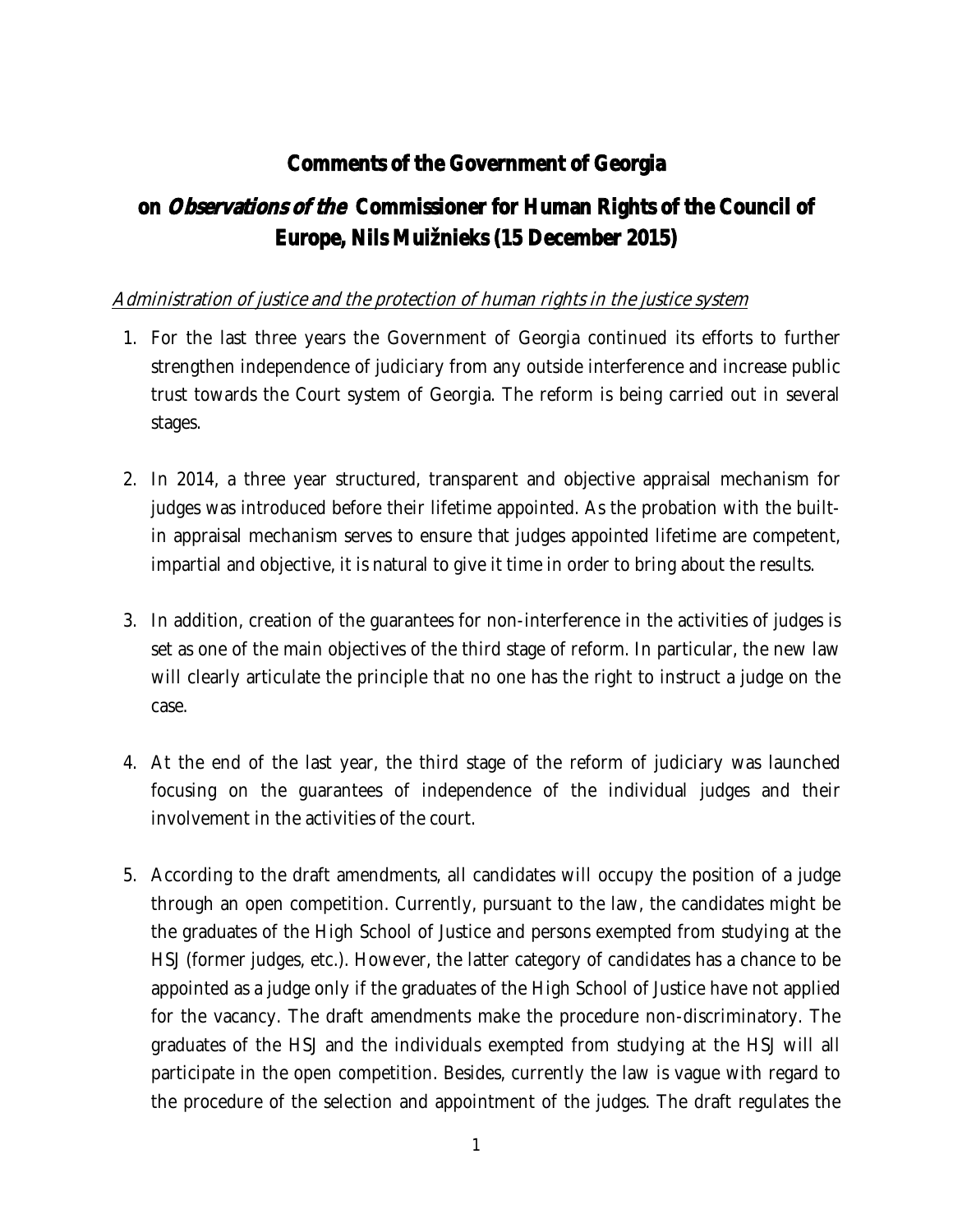issue together with the procedure for the background check of the possible candidates for the office. The election of judges will take place based on the two basic criteria – good faith and competence. It is noteworthy, that the draft gives candidates the right to appeal the decisions of the HCJ in a special Qualifications Panel of the Supreme Court of Georgia.

- 6. According to the draft amendments, transfer of a judge to different court will also be regulated. Transfer without consent of the judge in question will be allowed only in exceptional circumstances and to closely situated courts. The High Council of Justice will be obliged to make substantiated decisions regarding the transfer of a judge.
- 7. The principle of automatic allocation of cases will be introduced to avoid any doubts about the court chairman's impartiality who is currently vested in the power to allocate cases. The detailed rules of automatic allocation of cases will be drafted by the High Council of Justice. According to the draft, if the electronic system is temporarily inaccessible, cases may be distributed without electronic system by the chairperson of court, based on the sequence of incoming cases and sequence of judges.
- 8. In the context of pressure and interference with the work of judges, a reference has been made to the protests at the private residences of judges following the Constitutional Court Ruling "Citizen of Georgia, Giorgi Ugulava vs. Parliament of Georgia". With regard to the above-mentioned, the following should be clarified:
- 9. On September 17, 2015, a day after the ruling on the case "Citizen of Georgia, Giorgi Ugulava vs. Parliament of Georgia" was rendered by the Constitutional Court of Georgia, a rally in front of the house of Giorgi Papuashvili, the President of the Constitutional Court, took place in the city of Batumi. The activists that protested against the decision, leveled the blame against Papuashvili that he protected his friends from the United National Movement (UNM) while disregarding the Constitution. They painted hands in red at the entrance of Papuashvili's house that in their view symbolized the UNM's bloody regime. One activist, who threw the tomatoes at Papuashvili's house and made verbally abusive statements, was arrested at the scene for a petty hooliganism (Article 166, Code of the Administrative Offences) to serve the seven days administrative detention.
- 10. In addition, about 20-25 persons, the representatives of non-governmental organizations and former political prisoners under Saakashvili's rule, gathered in front of the Constitutional Court on September 18, 19, and 21. They protested against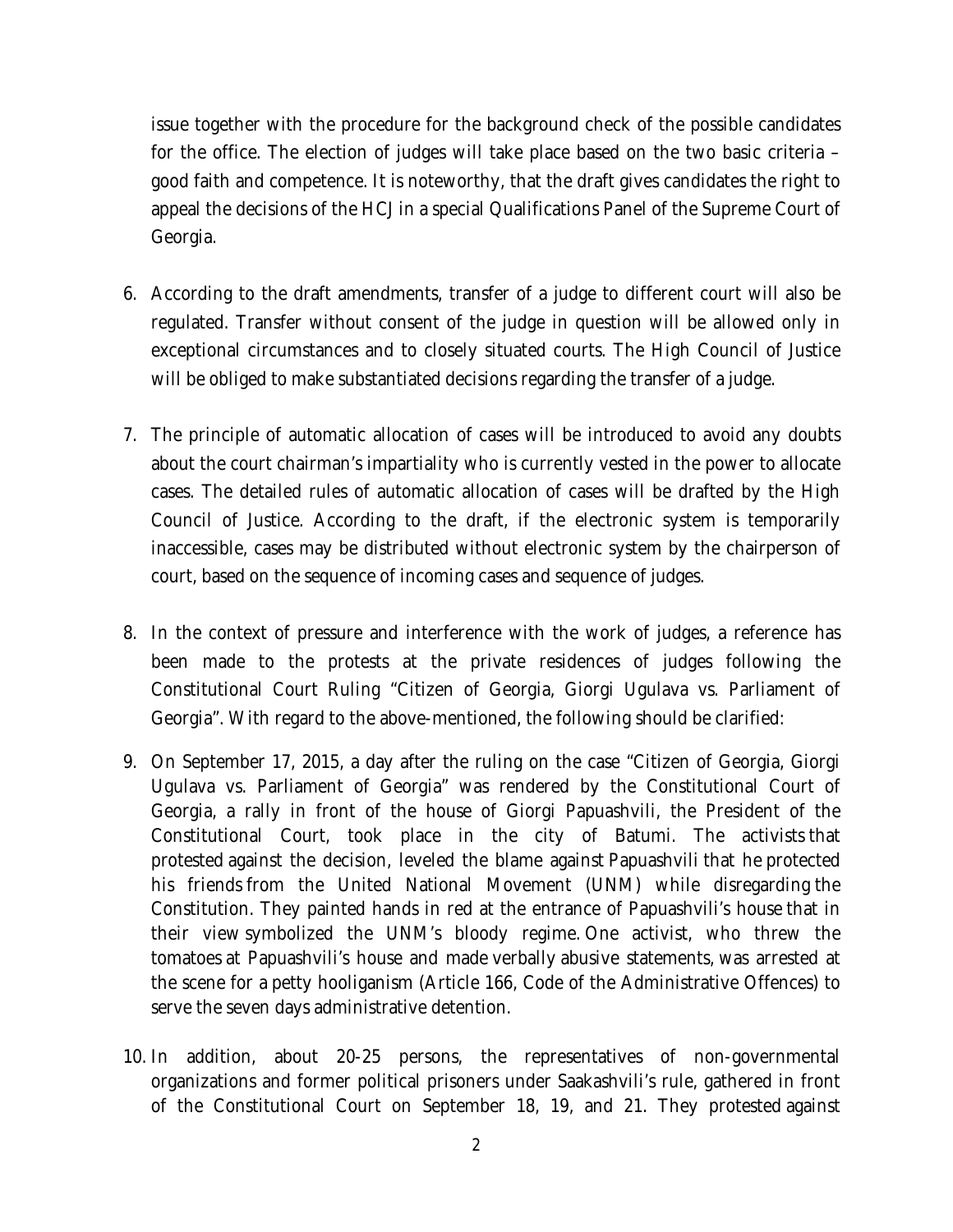the Constitutional Court's ruling of September 16, 2015, and requested resignation of the President of the Court. The President of the Constitutional Court called on the police to react on these cases, involving "rallies outside the Judges' houses, blocking and making threats against them while calling for physical retributions."

- 11. The Ministry of Internal Affairs of Georgia immediately made a statement that the response to any offence will be prompt and adequate. The police officers were on the spot and the protesters did not violate any requirement of the Law of Georgia on Assemblies and Demonstrations. The rally was conducted in a peaceful manner and did not cause neither blocking of the buildings (they were gathered in the permitted vicinity by law) and streets, nor violation of the public order. There have been only limited cases, where the protesters infringed the law. E.g., as mentioned above, on 17 September 2015, a protester threw tomatoes and eggs at the house of the President of the Supreme Court in Batumi, Georgia. Police immediately arrested the person involved in the incident, following which the Batumi City Court found him guilty of administrative offence and sentenced him to imprisonment for seven days.
- 12. In another case, protesters gathered twice in front of the house of Deputy Chief Justice in Tbilisi, Georgia. In each case Patrol Police deployed squads to monitor the situation and to avoid or suppress any possible crime or misdemeanor. However, in the latter cases, there were no signs of crime or administrative offence to trigger the response of the police. The Deputy Chief Justice refused to be interviewed by the patrol police.
- 13. As to the protection of the President of the Constitutional Court from the interference and threats, Article 365 of the Criminal Code of Georgia prohibits threatening to kill or damage the health of, or destroy or damage the property of a member of the Constitutional Court, Judge, jury or a close relative thereof with respect to the court hearing or court review of materials. However, the Ministry of Internal Affairs has not received any concrete information about the specific potential threats neither from undercover nor from open sources that would indicate that the life, health or property of the President of the Constitutional Court was in danger. Giorgi Papuashvili's house is on the list of the government protected objects where 24-hour security protection is ensured.
- 14. It worth to be noted that the Prosecution Service of Georgia (hereafter, the PSG) had numerous attempts to contact the Judges of the Constitutional Court of Georgia for the purpose of interviewing them regarding the matter. However, those efforts ended without success, as there was either no reply from Judges or the reply indicating that it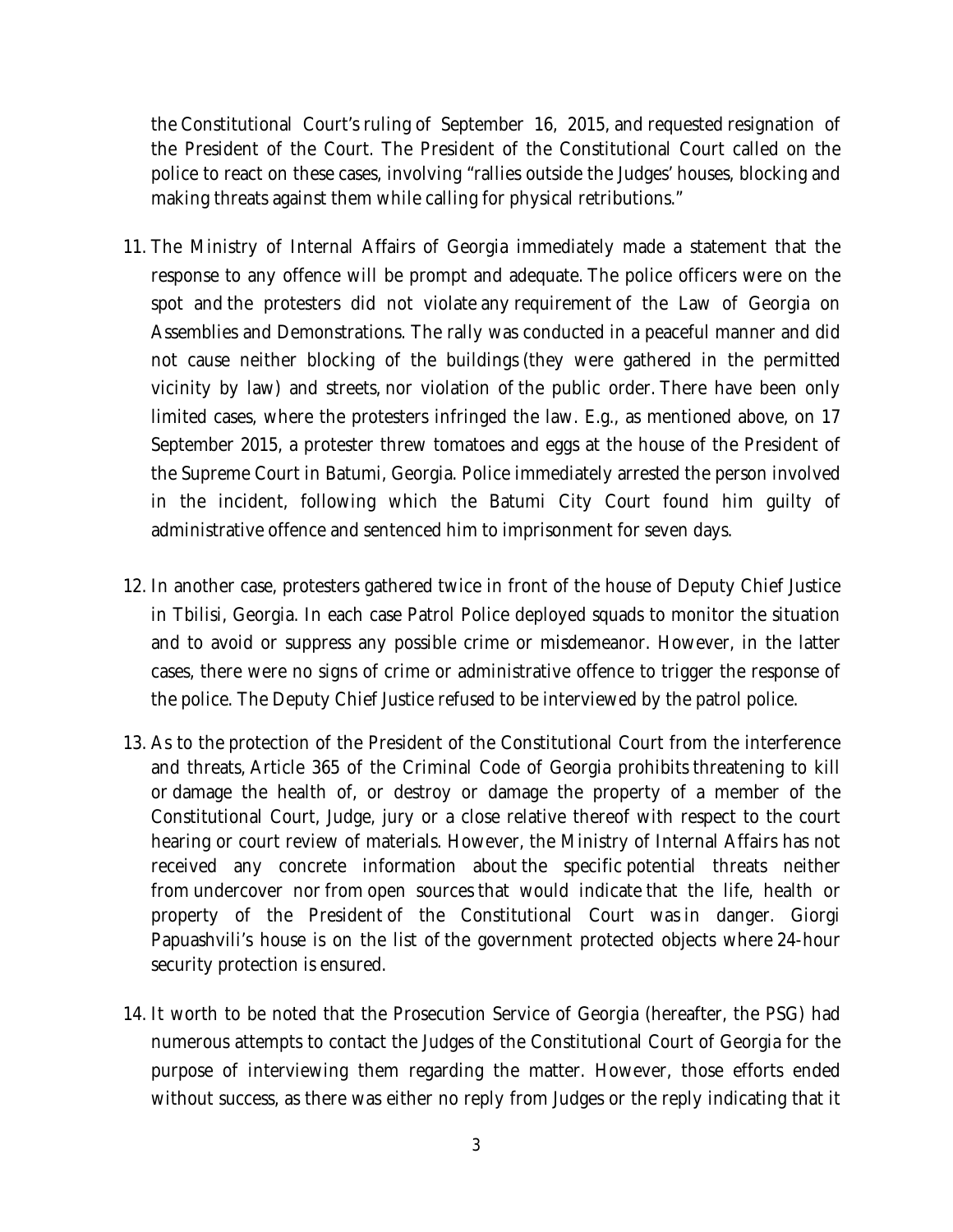was not necessary to receive additional information from them, and therefore they would contact the PSG if they wish to do so.

- 15. As provided above, the allegations of interference with the work of judges through these rallies have been thoroughly studied by the PSG.
- 16. Unfortunately, we are unable to clarify the situation regarding other cases of alleged pressure and interference in relation to judges that are generally referenced in the text, as the report does not specify those cases.
- 17. As the amendments drafted in the framework of the third stage of the reform provide that the procedures for disciplinary proceedings will be refined, in particular, the court chairperson will not be authorized any more to initiate disciplinary proceedings against judges. The function will be transferred to the High Council of Justice.
- 18. In addition, the draft requires that the Disciplinary Panel to bear in mind that removal from the office as a disciplinary sanction is the last resort and will be used only in exceptional cases. The draft further increases the transparency of the disciplinary proceedings by allowing the judge to make the proceeding open to the public upon his/her request.
- 19. It is also noteworthy that a standard of proof will be introduced in disciplinary proceedings.
- 20. The draft also entails increased transparency of the High Council of Justice by obliging it to publish the information on the Council's website about the adopted decisions, the session dates and agenda and all the relevant information related to its activities.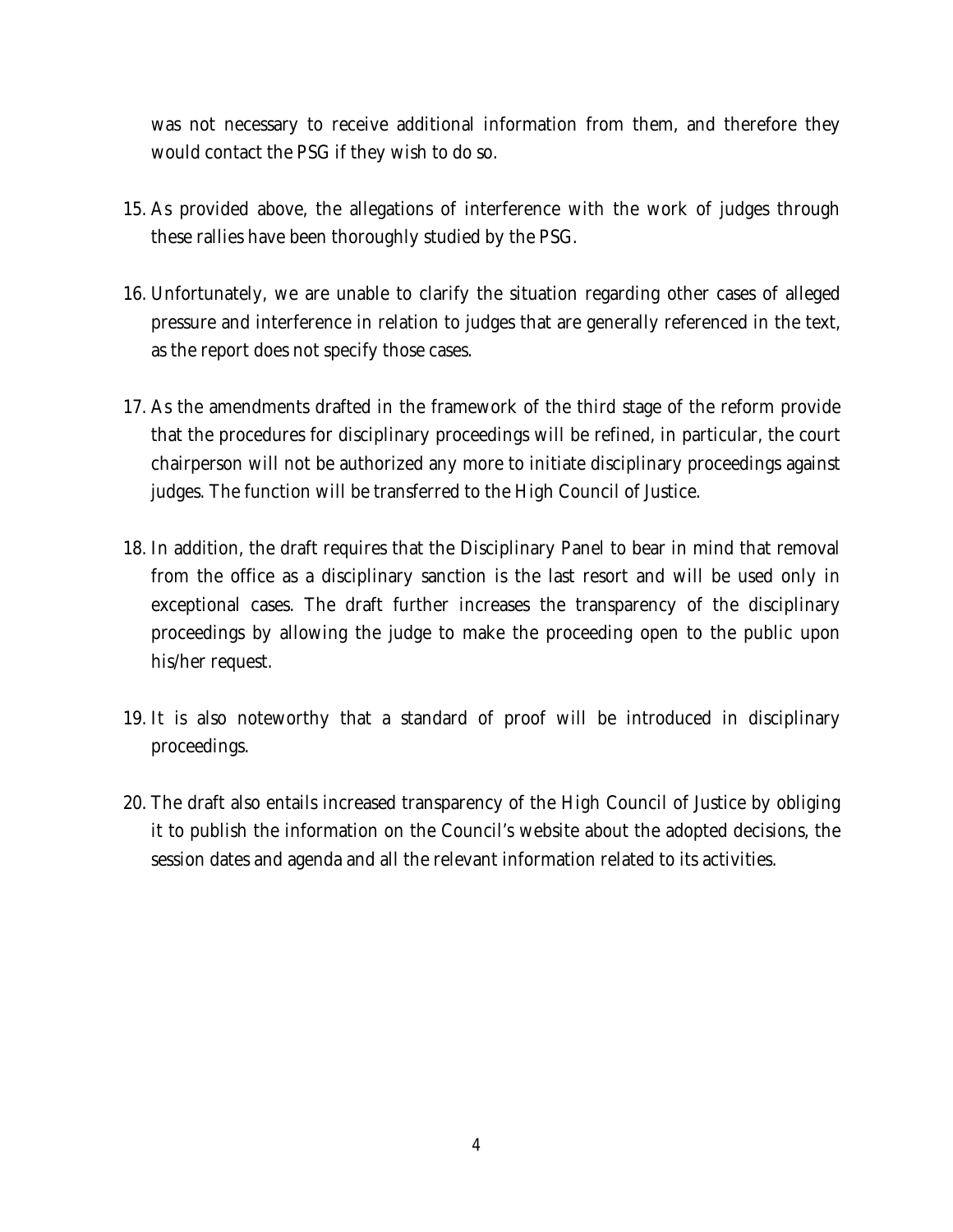#### **Statistics of Applying the Preventive Measures in Case of the Offence Covered by Article 239 of the CCG**



- 21. It would not be fair to underestimate the Government's ambitious steps to reform the prosecution service, as a result of which the system which had been closed for decades, became transparent and accountable to the parliament and society at large. Owing to the reform, for the first time in Georgia's history the Chief Prosecutor of Georgia was elected through an open, competitive and inclusive process in which representatives of prosecutors, civil society, the judges, and the executive and legislative branches of the Government were involved. For the first time in history, the Chief Prosecutor will stay accountable to those who elected him. Remarkably, the prosecution service reform was welcomed by the EU, the US Government and the NATO ministerial.
- 22. As to the alleged abuse, including ill-treatment, in some penitentiary institutions and police stations, it has to be stressed that indeed torture and other forms of ill-treatment were systemic problems in the Georgian prisons until 2012. Since the new government came into power in 2012, combating torture and ill-treatment became a top priority and multifaceted measures have been taken.
- 23. As the UN Special Rapporteur on torture and other cruel, inhuman or degrading treatment or punishment Mr. Juan Mendez observed during his visit to Georgia in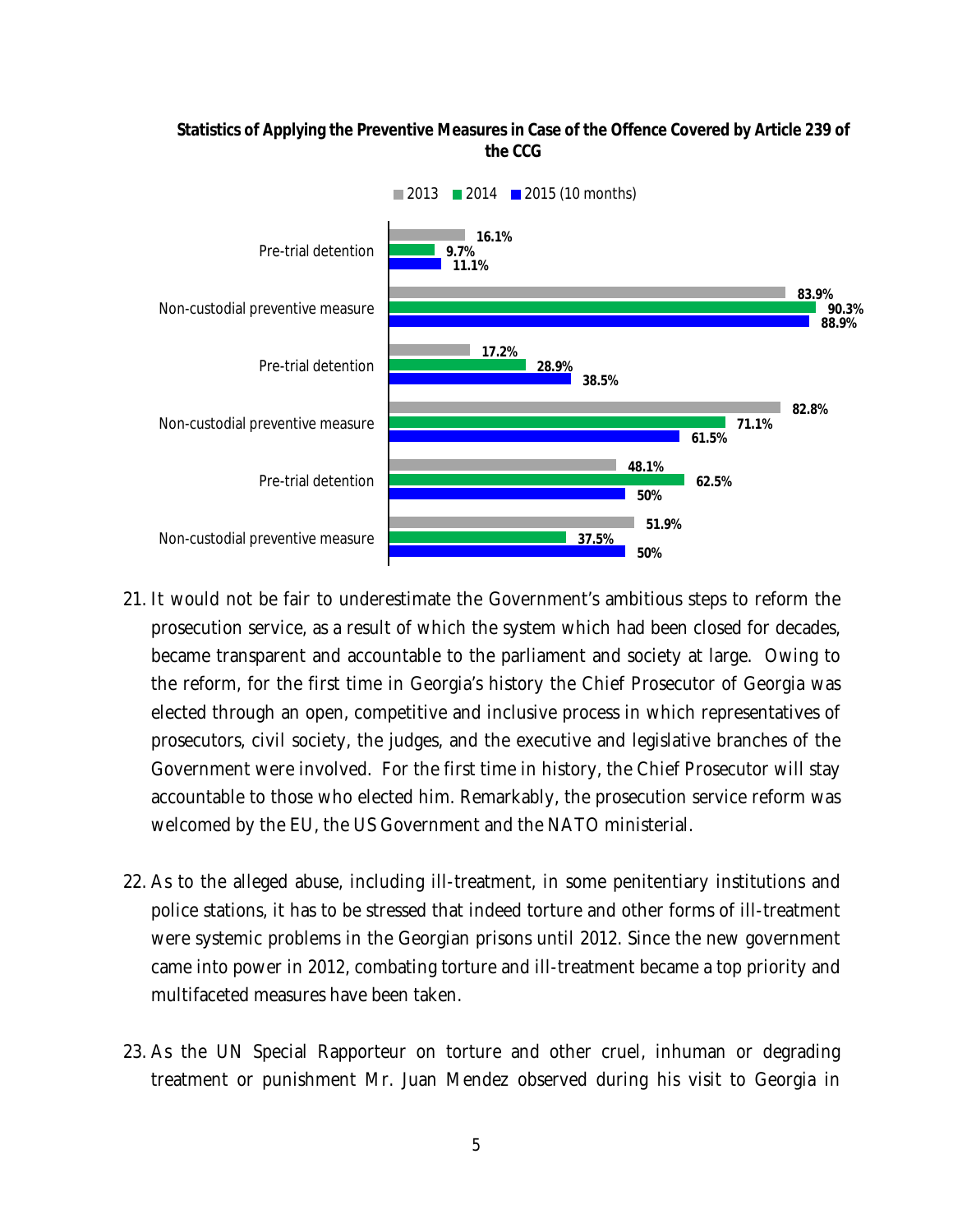March, 2015, the situation has been drastically changed since the parliamentary election in October 2012. He marked clear signals by the Government to give high priority to the combating torture and ill-treatment. The Special Rapporteur explicitly noted that the impact of the efforts of the Government of Georgia including prosecutions and convictions, investments in new prison infrastructures and multifaceted policy changes, is visible and quantifiable. The Special Rapporteur emphasized that by significantly diminishing its prison population, while at the same time investing in new and better prison infrastructure, the Government has managed to eliminate overcrowding and, in turn, many of its detrimental consequences. Improvement of the health conditions is another point of departure. As rightly observed by Mr. Mendez and affirmed by the Public Defender of Georgia, torture is no longer a systemic issue.

- 24. It should be stressed that in the ECHR proceedings Georgia reached friendly settlements or made unilateral declarations with regard to about 40 applications under Article 3 of the Convention, all of those applications being related to the facts having taken place before November 2012.
- 25. The Georgian legal framework ensures independent and effective investigation of the facts of torture and ill-treatment. All facts of alleged torture or other inhuman or degrading treatment is subject to immediate and thorough investigation conducted by the competent law enforcement authorities.
- 26. It should be underlined that the political will to establish thorough, transparent, independent and effective investigative mechanism is manifested in the EU-Georgia Association Agenda, National Human Rights Strategy and Action Plan, and reaffirmed in the newly adopted anti-torture action plan.

At the meeting (held on 18 May 2015) the Council decided that the line ministries will thoroughly analyze the principles upon which the investigation mechanism can be based on. The comments of the relevant agencies were collected by the secretariat and the follow up meeting was held on 23 October 2015 to progress in reaching common ground and chart the way ahead.

# *Allegations on the Abuse in Kobuleti Police Station*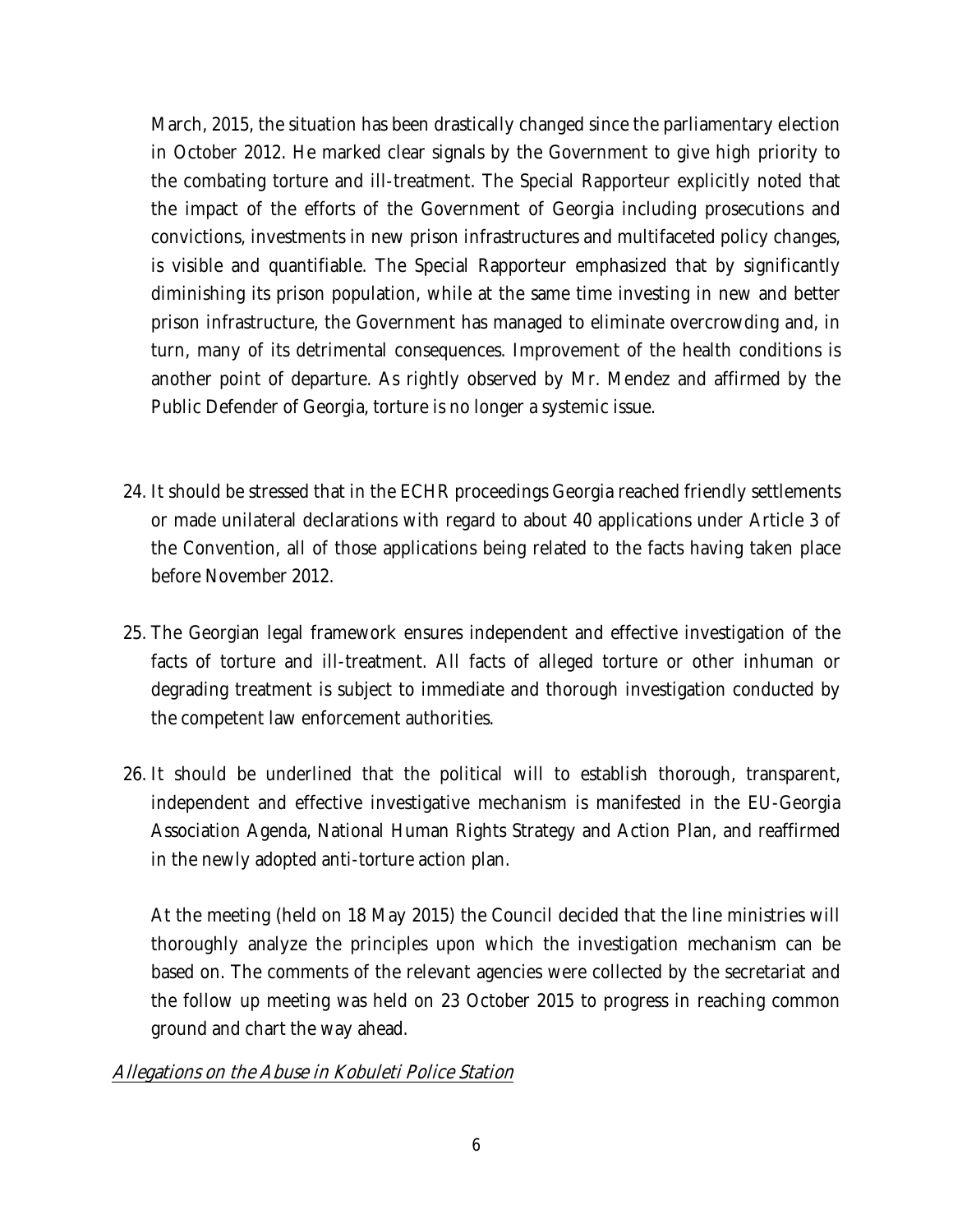27. On 3 December 2015, the Investigation Unit of the Office of the Chief Prosecutor of Georgia launched an investigation against four police officers of the Kobuleti Regional Unit of the Ministry of Internal Affairs of Georgia into the allegation of excess of official authority under aggravating circumstances.

The investigation was initiated on the proposal and relevant materials of the Public Defender, which were submitted to the PSG on 2 December 2015.

In due course of investigation, it was established that the Prosecutor's Office of the Autonomous Republic of Adjara was conducting two investigations in relation to the above-mentioned police officers for the similar allegations. In order to avoid any conflict of interests, on 7 December 2015, the first deputy Chief Prosecutor of Georgia transferred both investigations to the Investigation Unit of the Office of the Chief Prosecutor of Georgia. The investigation is pending.

### *Giorgi Mdinaradze Case*

28. On 8 November 2015, the Investigation Unit of the Office of the Chief Prosecutor of Georgia opened the investigation against police officers into the allegation of excess of official authority under aggravating circumstances, committed by the police officials.

On 9 November 2015, Giorgi Mdinaradze was granted the status of victim.

On 14 November 2015, Lasha Kvirkvaia, the Head of 5th Division of the Vake-Saburtalo Unit of the Tbilisi Main Unit, Ministry of Internal Affairs of Georgia, was charged with the excess of official authority, committed under aggravating circumstances. Court applied detention as a measure of constraint against the person concerned.

On 29 December 2015 Tbilisi City Court held pre-trial hearing of the case. As a result of the hearing, the pre-trial judge transferred the case for hearing on the merits. The hearing on the merits of the above-mentioned case is currently pending before Tbilisi City Court.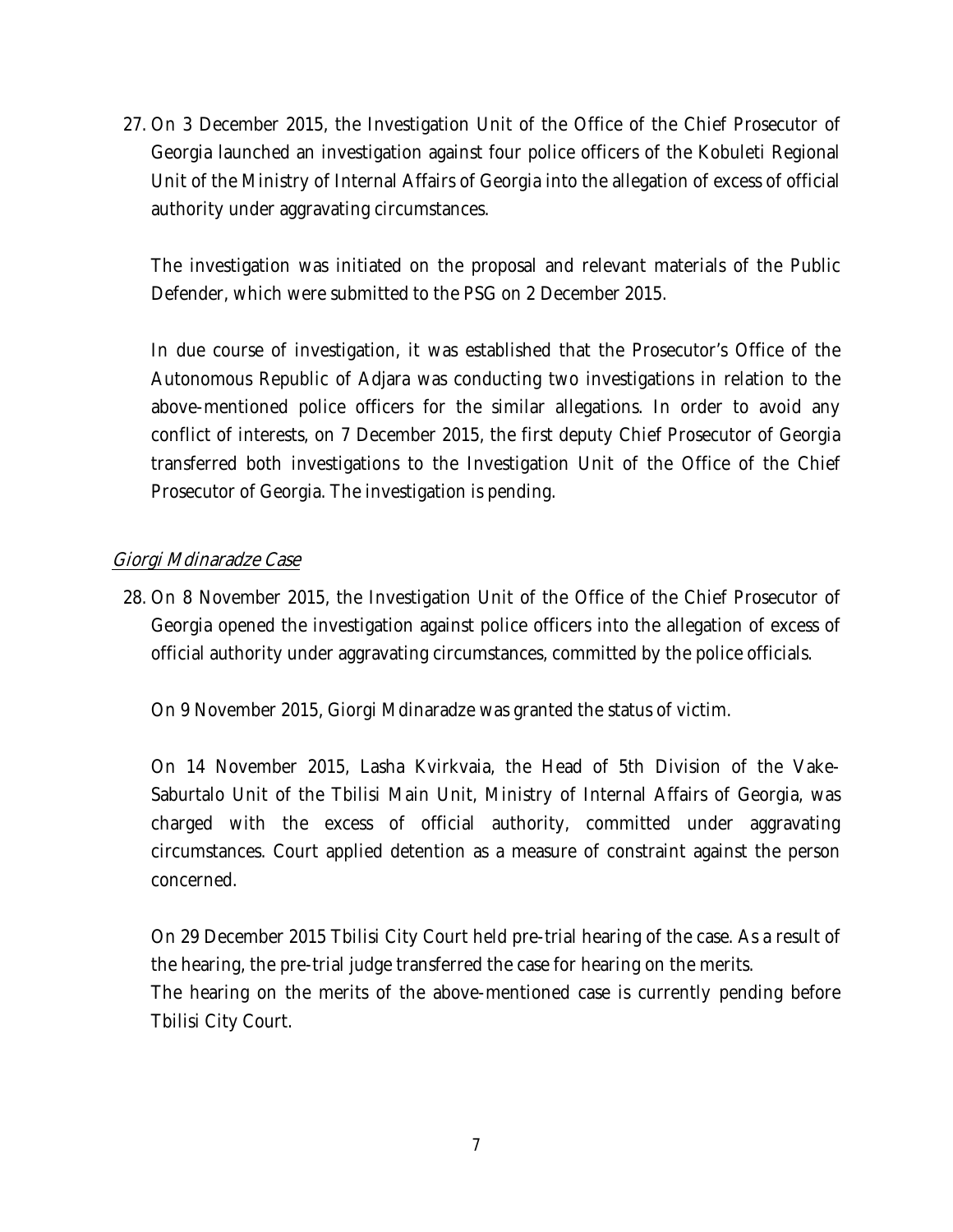## *Investigation of the Cases of Ill-Treatment*

29. In 2014, the Public Defender's Office (PDO) addressed the Prosecutor's Office of Georgia with 31 proposals regarding the alleged ill-treatment committed by Police and employees of the penitentiary system.

After a careful study of the received information on 19 proposals, corresponding investigations were initiated. In relation to the remaining 12 proposals, no signs of offences were identified. Therefore, respective justification for not starting investigations on those 12 cases was provided to the PDO.

# *2014- 2015 (eight months) Statistics of the Cases Related to Prison Staff and Police Officers*

30. In 2014, 6 employees of the penitentiary establishment were prosecuted for torture and inhuman treatment of inmates. Among them were former heads of the Penitentiary Departments and their deputies, and two heads of the penitentiary establishment.

In 2014 guilty judgments were rendered against 9 persons.

In the 8 months of 2015, three employees of the penitentiary establishments were prosecuted. Among them was a former head of the penitentiary establishment #17.

In addition, four employees of the penitentiary establishments were convicted in 2015. Three among them were convicted under the Article 1443 (Degrading or Inhuman Treatment) and one person under Article 332 (Abuse of Official Authority). The convicts were former heads of the penitentiary establishment #17 and #4, a deputy head and a chief inspector, Main Unit, Legal Regime of the penitentiary establishment #4.

In 2014, 27 employees of the Ministry of Internal Affairs were prosecuted for torture, inhuman treatment of detainees and other related crimes. Among them were former Minister Ivane Merabishvili, one of the heads of the regional police office and other police officers.

In 2014, guilty judgments were rendered against 10 police officers.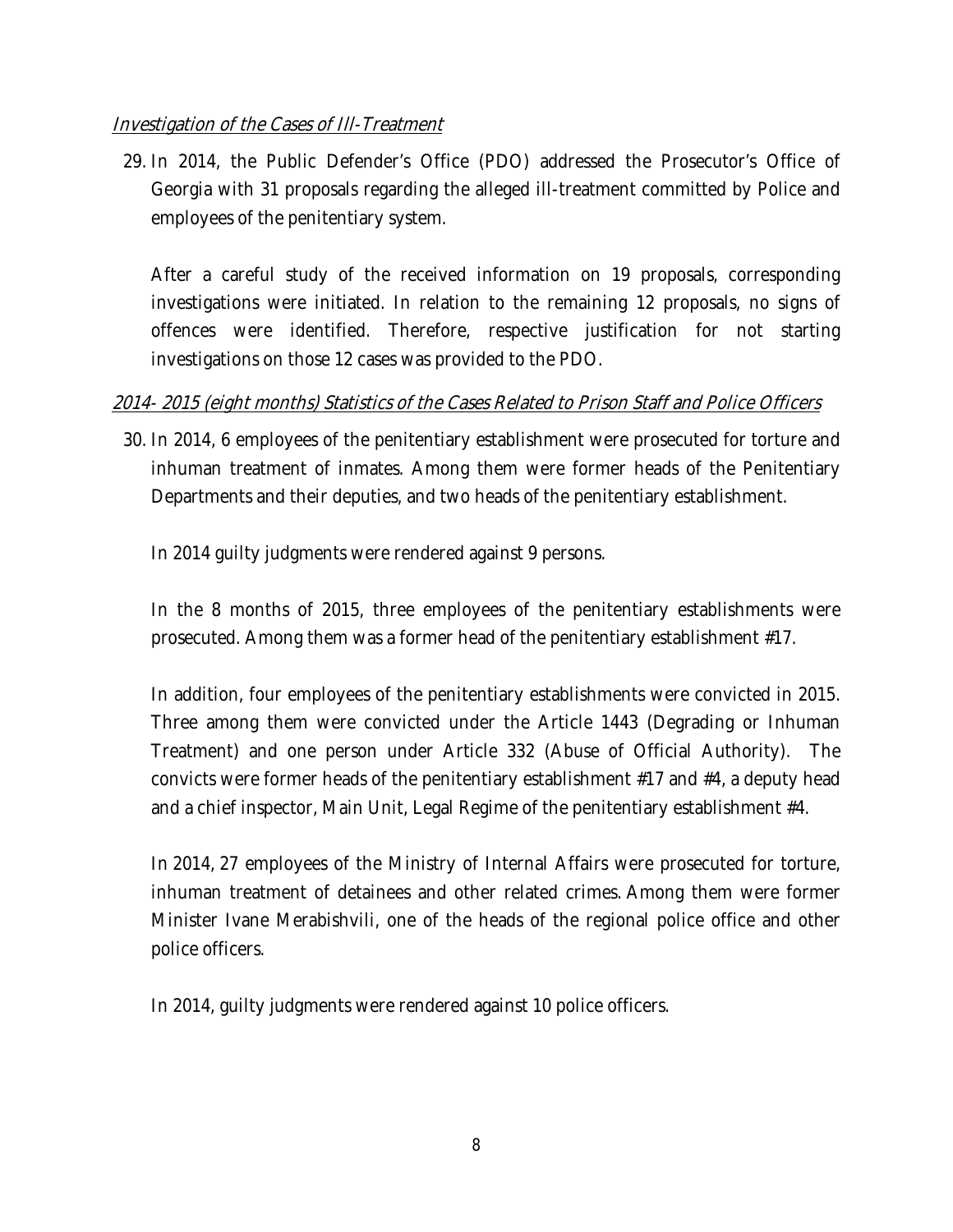In 2015, four police officers were prosecuted, out of which three persons were charged under Article 1441 (Torture) and one under Article 333 (Excess of Official Authority) of the Criminal Code of Georgia.

In 2015, guilty judgments were rendered against two police officers.

# *Other Efforts of the PSG in the Area of Combating Torture and other Inhuman or Degrading Treatment*

- 31. Office of the Chief Prosecutor of Georgia is actively involved in the process of implementing the 2015-2016 Action Plan for the Fight against Torture, Inhuman, Cruel or Degrading Treatment or Punishment elaborated by the Interagency Coordination Council Working on the measures against torture, inhuman, cruel or degrading treatment or punishment. The PSG periodically submits reports before the Council concerning investigations and prosecutions involving torture and inhuman treatment.
- 32. With the view of ensuring effective fight against torture and ill-treatment, qualification-raising of the prosecutors and retraining of the staff of the PSG take place on a constant basis. Recommendation on Effective Investigation of Torture, Threat of Torture and Inhuman and Degrading Treatment (crimes punishable under Articles 1441, 1442, 1443 of the Criminal Code of Georgia) is issued for prosecutors, which is to be updated in 2016.
- 33. On 13 July 2015, with financial support and assistance of the Council of Europe and EU, the Office of the Chief Prosecutor of Georgia organized a workshop concerning the legal qualification of ill-treatment incidents. Prosecutors, together with the judges attending the workshop, discussed the conflict between Article 1441 (Torture), Article 1443 (Inhuman or Degrading Treatment) and Article 333 (Excess of Official Power) of the Criminal Code of Georgia, whether the qualification in general is defined correctly and if the incorrect qualification represents a violation of Article 3 of the Convention. The mentioned workshop was also attended by the Public Defender.
- 34. Achieving high level of transparency is among the priorities of the Department for Investigating Offences Committed in the Process of Criminal Proceedings. Since its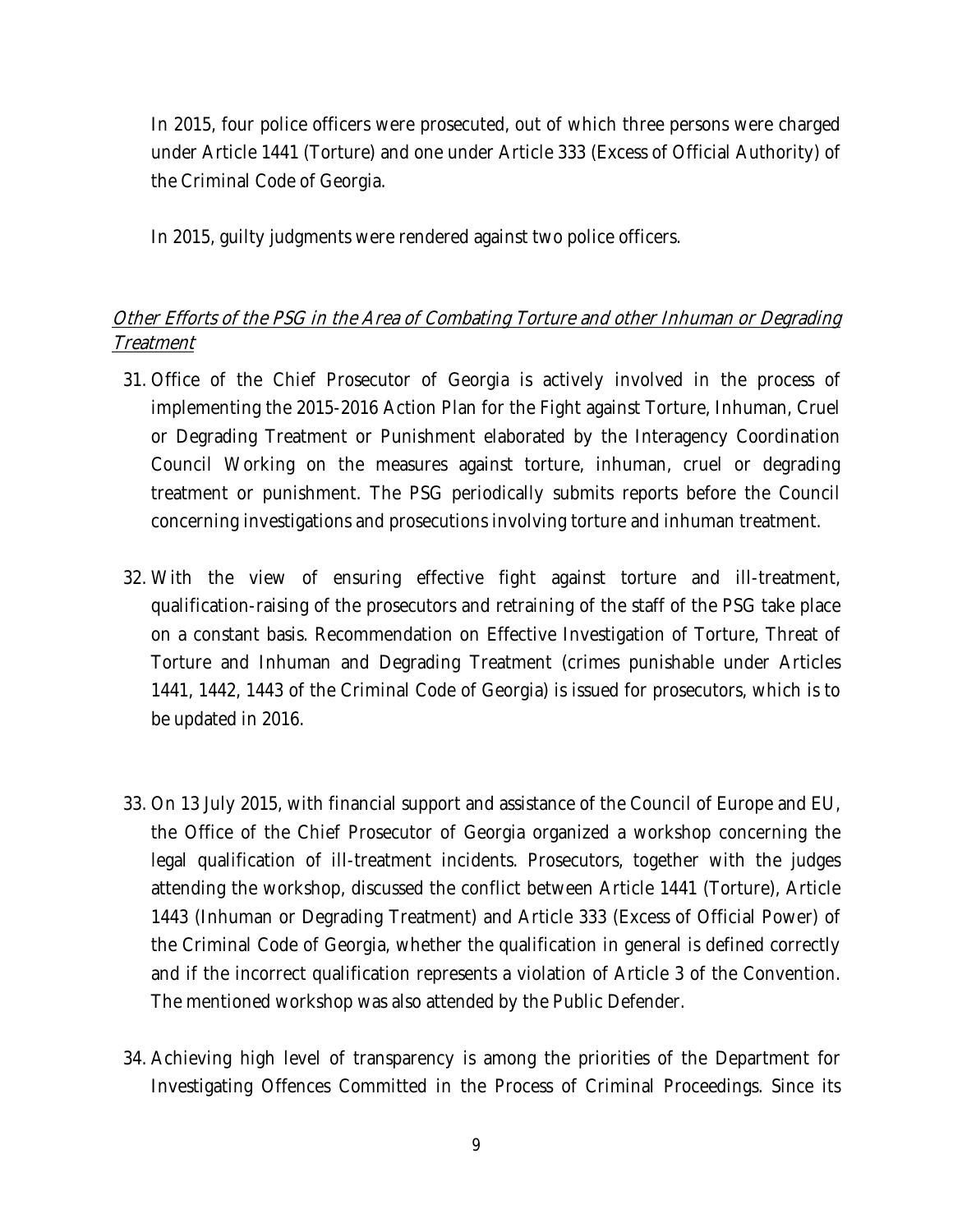creation on 2 February 2015, the Department informed the public about the results of its activities through 8 press conferences. The information on the activities of the Department has been also published on the website of the PSG. The department is committed to keep the public informed about the results of its activities in future as well.

#### *Tolerance and non-discrimination*

- 35. 3The PSG has invested and is committed to continue investing significant efforts in increasing the competence of prosecutors with respect to the anti-discrimination matters. The measures undertaken recently for the achievement of the said goal are as follows:
- 36. In 2014, 57 intern-prosecutors and 23 newly-appointed prosecutors were trained on anti-discrimination related issues. In 2015, 68 prosecutors were trained on the same matters.
- 37. In the end of November 2015, a training of trainers was held on the issues related to the elimination of all forms of discrimination. In the framework of the said training, the study program corresponding to the international standards as well pertinent materials were elaborated for the future trainings of prosecutors.
- 38. The PSG closely cooperates with the Council of Europe on these issues. Due to this cooperation, trainings on anti-discrimination issues are conducted by the experts invited by the Council of Europe.
- 39. Several trainings were conducted in 2015 in the scope of the Project 'Capacity Building of the Ministry of Internal Affairs of Georgia to ensure/enhance adequate Human Rights Protection in Temporary Detention Isolators through trainings and introduction of new standard of work'.
- 40. In 2015, 11 Trainings on "non-discrimination" were conducted for prosecutors, Police officers and the MIA staff on investigation and response to such cases. The duration of trainings was a day and half. The trainings were jointly conducted by representatives of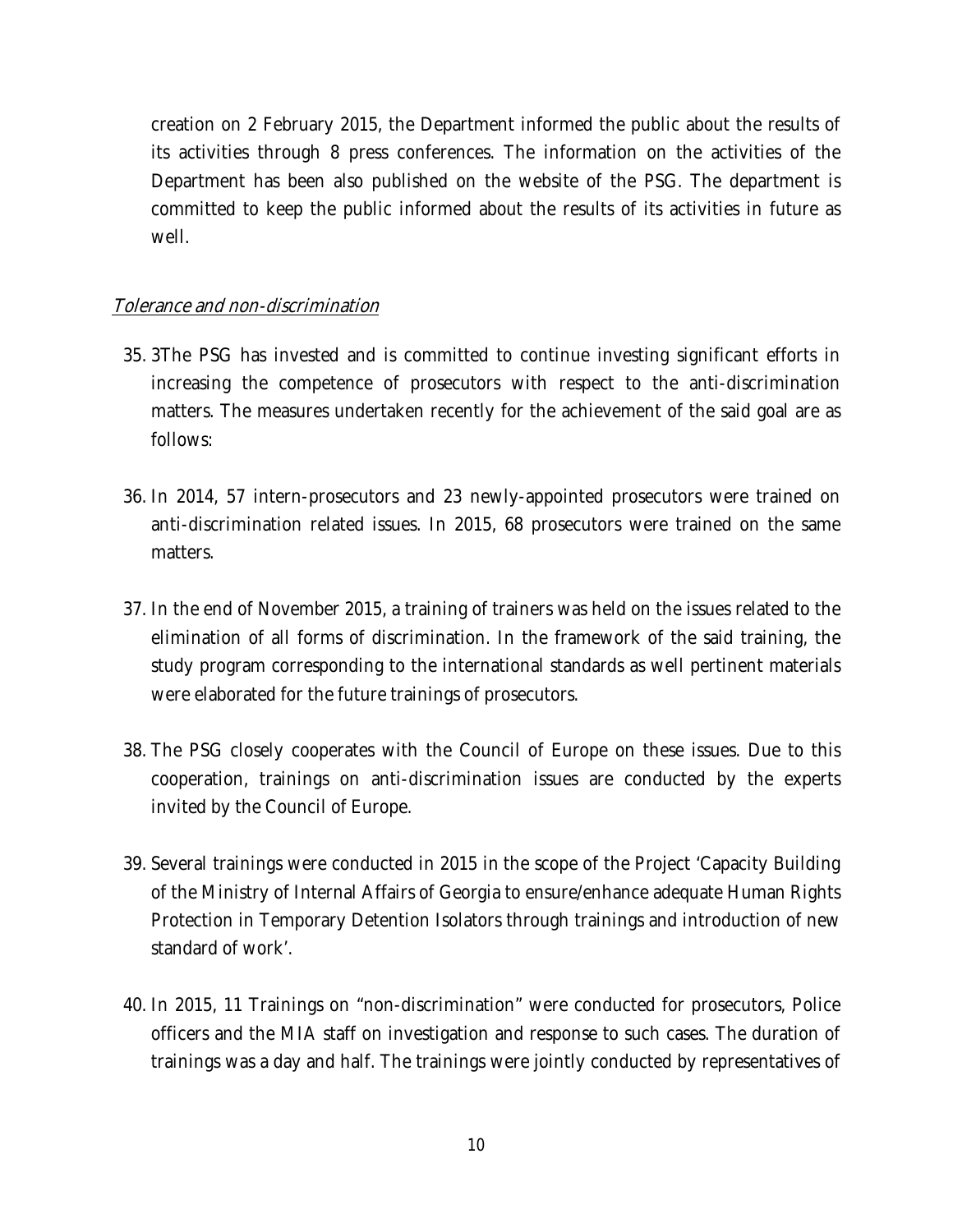the MIA Academy, the Prosecutor's Office and the Ombudsman's Office. The trainings covered all regions of Georgia and were pertained to the following issues:

- International standards and mechanisms for prohibition of discrimination
- Georgian legislation on non-discrimination
- Law of Georgia on Elimination of All Forms of Discrimination
- Law of Georgia on Gender Equality
- Stereotypes, Xenophobia, Racism and related cases
- Description of a hate crime
- Role of law enforcement agencies in countering discrimination (code of ethic and conduct, international best practices)
- Case study
- European Convention on Human rights
- Discrimination case investigation techniques, etc.

In total, 222 law enforcers were trained.

1600 brochures on non-discrimination were printed and distributed in Police departments throughout Georgia, the MIA Academy, the Prosecutor's Office and other law enforcement agencies.

- 41. The Human Rights Protection Unit of the Chief Prosecutor's Office of Georgia has drafted the recommendation (internal guideline) for prosecutors and investigators on application of Article 53 §31 of the Criminal Code of Georgia.
- 42. The above recommendation provides a guidance for prosecutors and investigators on qualification of hate crimes, investigation particularities and collection of evidence.
- 43. In order to maintain precise statistics, the draft recommendation also obliges prosecutors to report to the Human Rights Protection Unit each case where the motive under Article 53§31 of the Criminal Code of Georgia is identified.
- 44. Currently, the mentioned recommendation is being reviewed by the EU expert. After finalizing the review process, the document will be circulated among the employees of the PSG.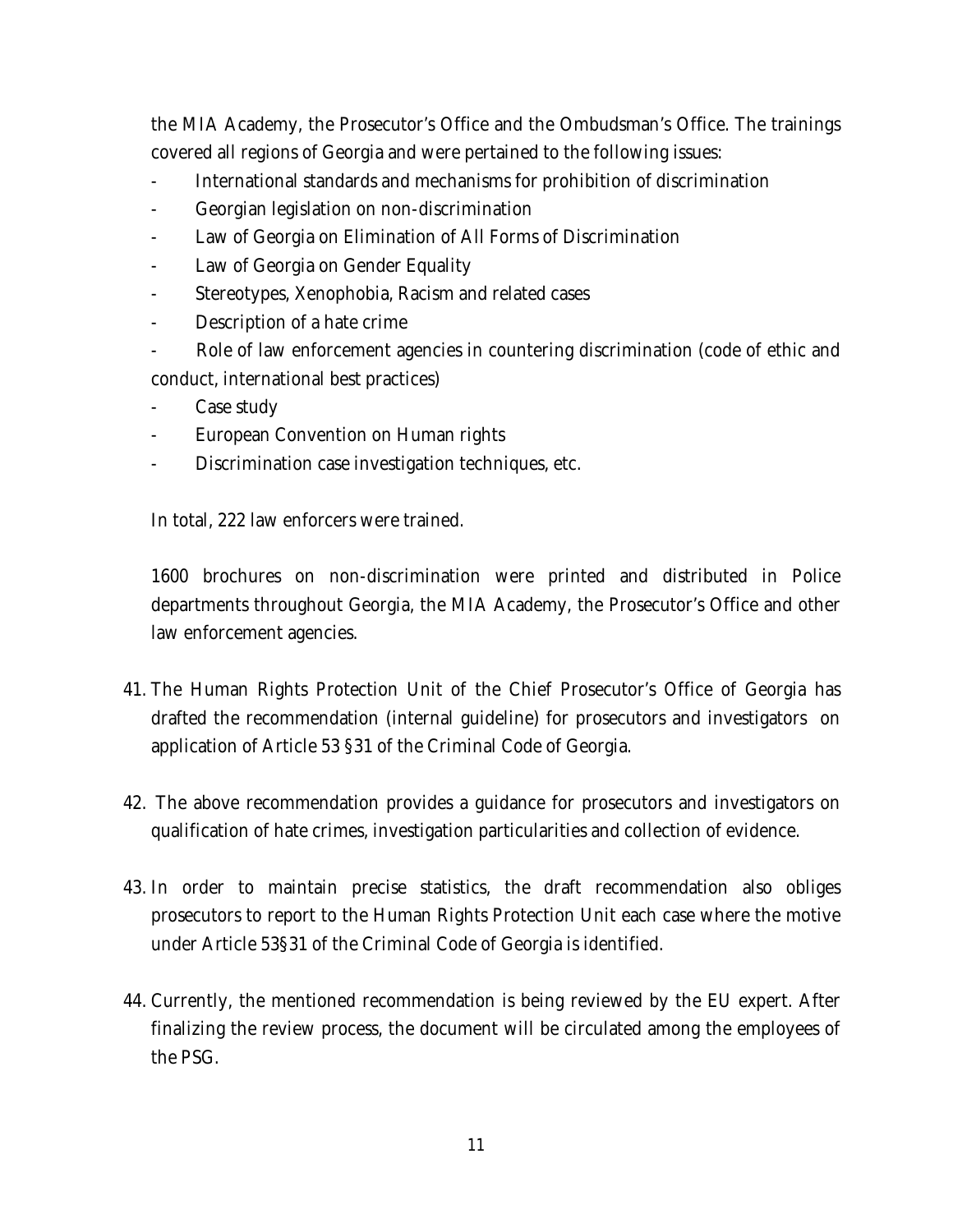### *Incident of May 17, 2013*

- 45. Investigations have been launched with regards to 6 cases reported during 17 May 2013 demonstrations.
- 46. With regards to the incidents occurred on 17 May 2013, 14 complaints have been lodged, out of which 8 have been dismissed in agreement with the Prosecutor's Office and initial examination and 6 investigations have been launched.
- 47. On May 22, 2013 these investigations have been merged as one criminal case under Article 161 (1) of the Criminal Code, illegally and forcefully breaching the right to gatherings and manifestations. 5 persons have been detained; two of them were churchmen (no preventive measure was imposed by the Court) and three were civilians (the Court imposed a bail as a preventive measure).
- 48. During a pre-trial hearing the Court terminated prosecution in relation to one person and with respect to the remaining four persons forwarded the cases for hearing on the merits. On 23 October 2015, the Court acquitted the remaining four persons. The PSG appealed the above-mentioned decision of acquittal in the Court of Appeals. The hearing is pending appeal.

### *Kobuleti Incident*

49. Investigation in Kobuleti incident is carried out under Article 151 of the Criminal Code of Georgia, which prescribes the liability for the offence of threatening.

Investigation continues into the details of the incident that occurred in September 2014, when the head of a pig was nailed to the door of one of the buildings located in Kobuleti, which was intended for the Muslim Confessors Boarding House. Herewith, the population that gathered on spot allegedly threatened the person in charge of constructing the Boarding House.

Various investigative actions were conducted in relation to the given case; in particular, more than 70 individuals were interviewed, the crime scene was inspected. At this stage, there is no final decision in relation to this criminal case. After the investigation collects sufficient evidence, a criminal prosecution will be launched against the possible perpetrators.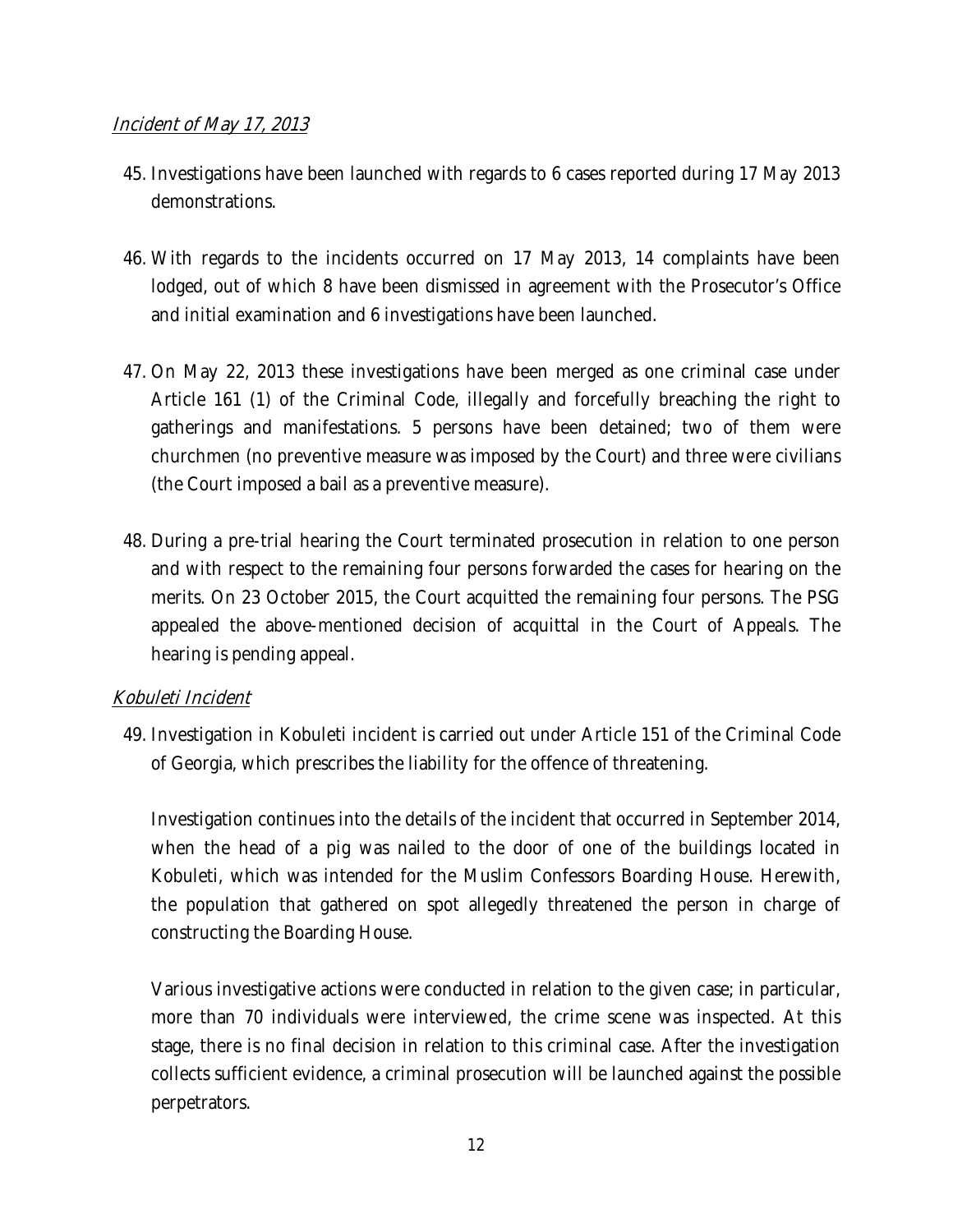#### *Mokhe Incident*

50. On 22 October 2014, the workers that arrived in Mokhe Village (Adigeni District) to reconstruct an old club encountered resistance from local residents who did not allow them to start the works on site; they maintained that the building belonged to the Muslim community and they planned to open a mosque in the building. Lawenforcement authorities were mobilized on site due to the aforesaid. Since the Muslim confessors tried to break into the building (including with the use of physical force) for the purpose of obstructing the construction works, the law-enforcement officers were forced to arrest several protesters.

With the view to establish whether the police officers used excessive force during the mentioned incident, in December of the same year, the PSG launched investigate under Article 333 of the Criminal Code of Georgia, which imposes criminal liability for the excess of official authority.

More than 50 witnesses were interviewed, forensic medical and commodity examinations were appointed. As of today, there is no final decision on the criminal case. After the investigation collects sufficient evidence, a criminal prosecution will be launched against the possible perpetrators.

#### *Jehovah's Witnesses*

51. Please be advised that the Public Defender reported 19 cases of alleged abuse and violence against the members of the Jehovah's Witnesses community in 2014, instead of 45 mentioned in the report.

In 2014, the Prosecutor's Office of Georgia launched investigation on 19 criminal cases for the crimes committed on the basis of religious intolerance. The cases concerned the criminal acts committed against the Jehovah's Witnesses with religious motives.

In 2014, 7 individuals were prosecuted for the commission of crimes based on religious intolerance. Criminal prosecution against 6 individuals were launched under Article 156 §2 (a) of the Criminal Code of Georgia. One individual was prosecuted for the commission of crime under Article 155 of the Criminal Code of Georgia (Illegal Interference in Performing Religious Rite).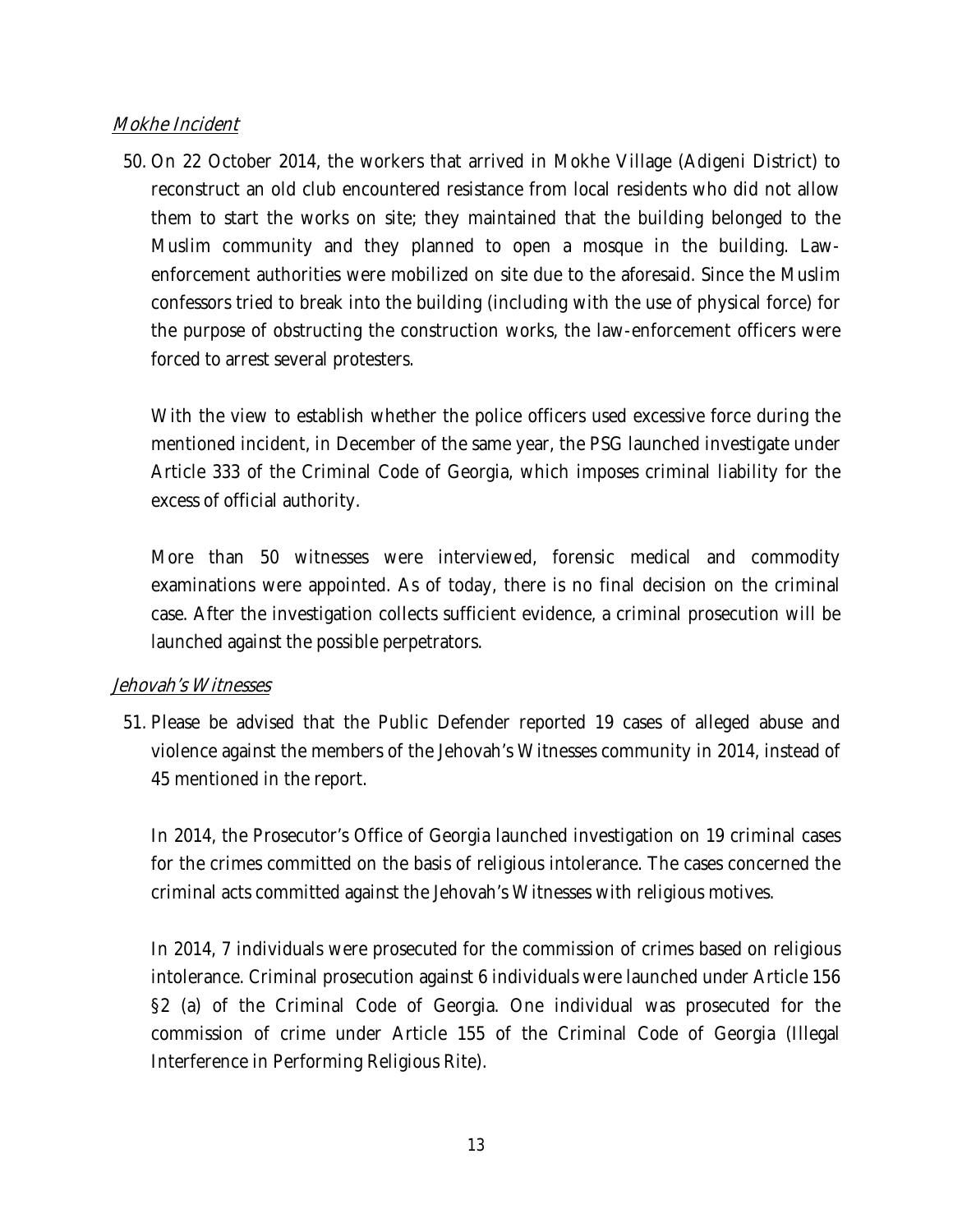Out of the 7 individuals mentioned above, the guilty judgments have been rendered against 5 persons. As for the remaining two, the court is hearing the merits of the cases. In 2015, the Prosecutor's Office of Georgia launched investigation on 20 criminal cases for the crimes committed on the basis of religious intolerance. 18 cases concerned the criminal acts committed against the Jehovah's Witnesses with religious motives, and two criminal cases concerned the offences against Muslim persons.

- 52. In 2015, 5 individuals were prosecuted for committing crimes based on religious intolerance. Criminal prosecution against one individual was launched under Article 156 §1 (persecution) of the Criminal Code of Georgia. One individual was prosecuted for commiting a crime under Article 151 (threat) of the Criminal Code of Georgia. Three individuals were prosecuted for the commission of crime under Article 125 (beating) of the Criminal Code of Georgia. Guilty judgments were rendered against all of them (in total, 5 convicts).
- 53. Committing crime with religious motives has not been confirmed in 7 criminal cases initiated in 2015. Correspondingly, investigation into these cases was terminated in compliance with Article 105 §1 (a) of the Criminal Procedure Code of Georgia.
- 54. Investigation is still underway in relation to 8 criminal cases.
- 55. As for the allegations related to pressure on children belonging to religious minority groups in public schools, it has to be underlined that one of the main strategic priorities of the Ministry of Education and Science of Georgia for the development of the education system is to provide equal access to high quality general education for all children irrespective of age, religion, place of residence, ethnicity and social status which implies education system to be free of indoctrination, proselytism and religious discrimination.

### *Other Human Rights Issues*

56. The Ministry of Internally Displaced Persons from the Occupied Territories, Accommodation and Refugees of Georgia provides accommodation program for the families affected by and displaced as a result of natural disasters (eco-migrants). Under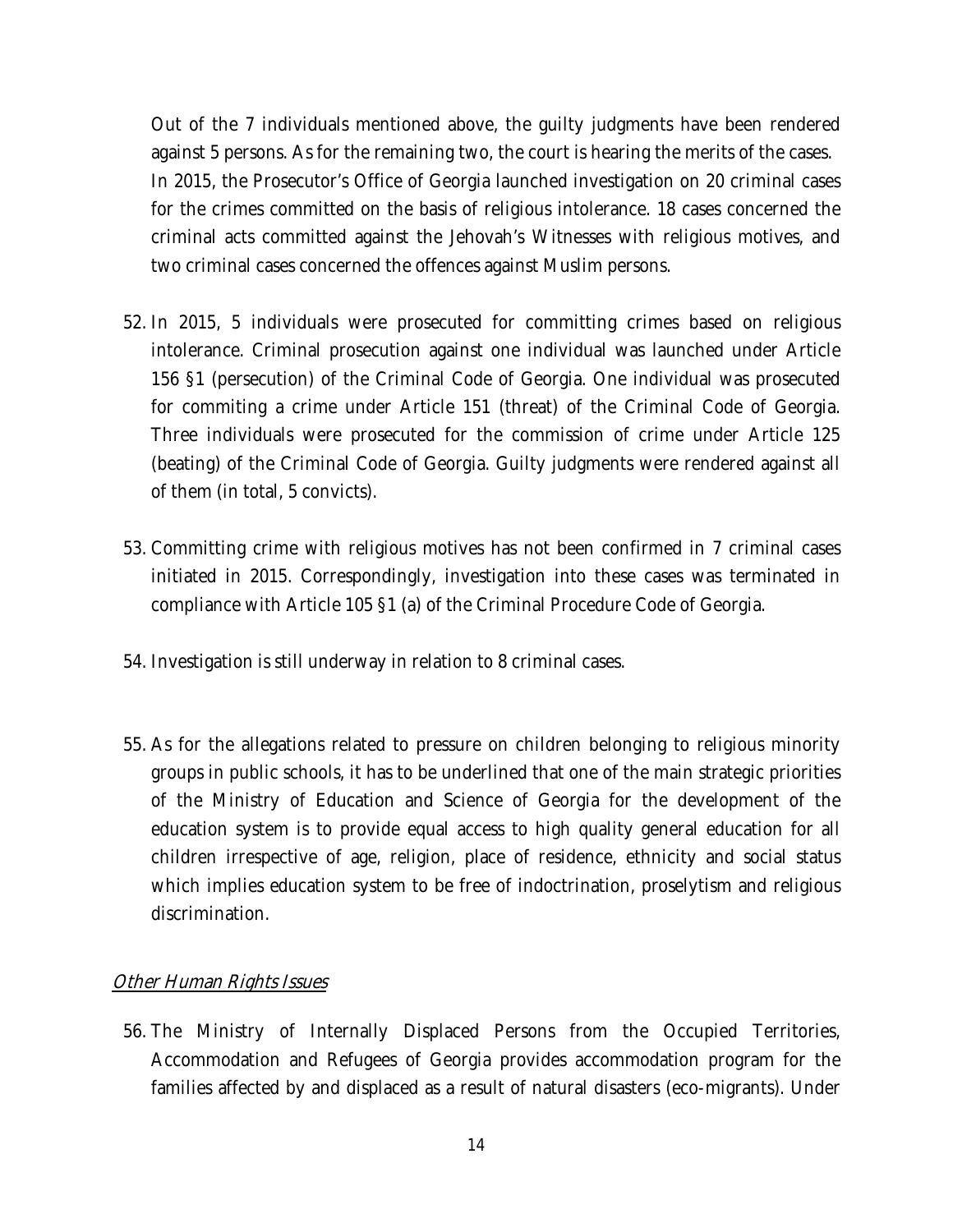this program any citizen of Georgia, who was affected by natural disasters, established by Minister's Decree #779 on 13 November 2013, such as: landslide, mudslides, stone falls, rock-falls, river erosion, snow avalanches, can apply to the Ministry with the "application for the obtaining of living spaces". Afterwards, in case of approval of damage fact by the municipality, the received application is studied and evaluated according to the criteria defined by Minister's decree. After the evaluation, the commission, where various authoritative non-governmental and international organizations are involved, makes a decision on granting or rejecting the individual applications of the families.

- 57. Everyone, including eco-migrants settled in so-called "Dream Town" as well as families migrated to Tsalka, can participate in the mentioned program. These families can apply to the central and territorial bodies of our Ministry, as well as to the Ministry of Health and Social affairs of Adjara.
- 58. The Government of Adjara Autonomous Republic has conducted a profound survey on the conditions and the state of affairs of the residents of the so-called ''Dream Town''. By the order of the Chairman of Autonomous Republic of Ajara, a joint-government commission was set up to study the cases of squatter settlement households in residential areas which are under the ownership of the state. The commission has thoroughly elaborated the particular type of act for the study of every family and recorded each family settled on the territories of so-called 23rd and 53rd military battalions. Total number of recorded families made up 1 397. All the families were divided according to their primary residence and consequently relevant lists of all recorded families were sent to the municipalities. They studied each case by visiting families at their referred addresses. Based on the information acquired by the commission, squatter families have been categorized according to the following type and number:
	- 1. Families who were affected by natural disasters 31 (families who have already received relevant state aid)
	- 2. Socially vulnerable (with rating score less than 57001) 404
	- 3. Single mothers 0
	- 4. Squatter families from other regions -137
	- 5. Families who do not fall under any of the given categories -825